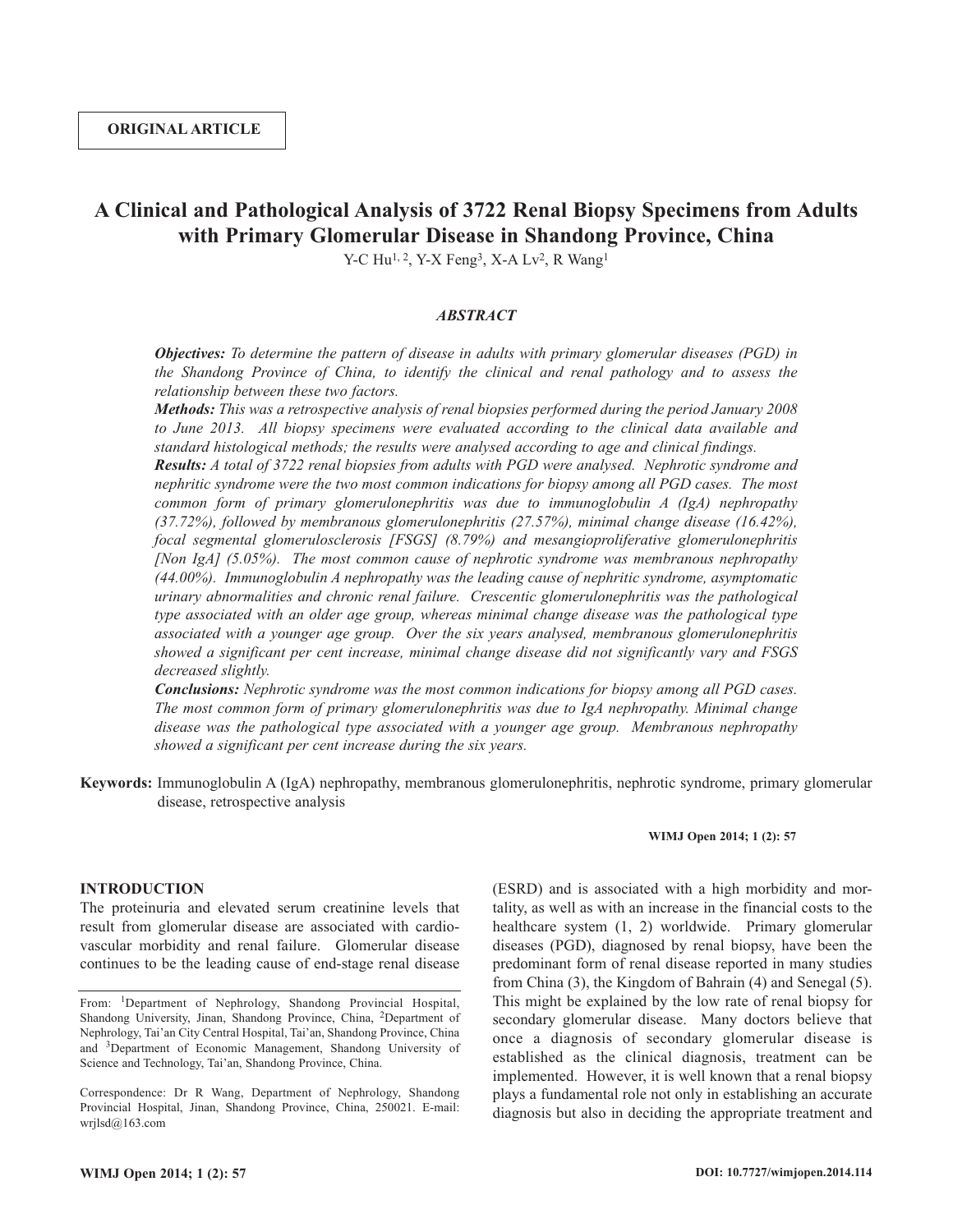prognosis. A number of cases have been diagnosed based only on clinical findings at basic-level hospitals in China; at these institutions, some renal physicians do not perform renal biopsies and some patients might decline such procedures.

The prevalence of biopsy proven glomerulonephritis varies according to race, age, geographic regions, socioeconomic conditions and the indications for a renal biopsy. However, there is no valid data on the epidemiology of glomerulonephritis in Shandong, China, to date. Therefore, in order to determine the relationship between the clinical findings and renal pathology of PGD, we collected renal biopsy data from 22 basic-level hospitals in Shandong, China.

#### **SUBJECTS AND METHODS**

Native Chinese patients from 22 basic-level hospitals in Shandong, China, were included in this study from January 2008 to June 2013. The indications for renal biopsy included proteinuria, unexplained microscopic or macroscopic haematuria and systemic disease with evidence of renal involvement, and mild-to-moderate renal impairment. All samples were obtained by percutaneous methods using a Tru-Cut® biopsy needle under ultrasound guidance. Patients' age and clinical findings were systematically collected at the time of the renal biopsy. Primary glomerular diseases include the following: nephrotic syndrome, nephritic syndrome, asymptomatic urinary abnormalities, acute renal failure and chronic renal failure. Nephrotic syndrome was diagnosed in patients with proteinuria greater than 3.5 g/24 hours and a serum albumin less than 30 g/L with or without oedema. Nephritic syndrome was diagnosed in patients with haematuria, proteinuria (less than 3.5 g/24 hours) and oedema with or without hypertension (systolic pressure  $\geq 140$  mmHg and diastolic pressure  $\geq 90$  mmHg). Asymptomatic urinary abnormalities included patients with persistent proteinuria

less than 3.0 g/24 hours with or without microscopic haematuria. Acute renal failure was defined as a rapid decline in renal function and chronic renal failure was considered in patients with serum creatinine levels above 115 µmol/L that persisted for more than six months.

Three renal biopsy specimens were taken from each patient and evaluated by the same pathologist. Sections were made from formalin fixed paraffin embedded tissue and stained by haematoxylin-eosin (HE), periodic-acid Schiff, periodic acid-methenamine silver and Masson's trichrome stains. All biopsies were conventionally processed for light microscopy and immunofluorescence. Immunofluorescence microscopy panels included staining for: IgA, IgM, IgG, C3, C1q and fibrinogen. Electron microscopy was not systematically performed.

### **Statistical analysis**

Data were stored in a database file (Excel 2003). All statistical calculations were carried out with the statistical package SPSS for Windows 17.0. Age is reported as the mean  $\pm$ standard error (SE). The analysis of variance was used to test the significance of differences. Frequency counts were compared using the Chi-squared test. *P*-values < 0.05 were considered significant.

#### **RESULTS**

Among 5115 cases, PGD was the most common finding  $(n =$ 3817; 74.93%). In addition to 95 paediatric cases, there were 3722 adult cases of primary glomerulonephritis analysed. Table 1 shows the clinical presentation and the distribution of the various types of primary glomerulonephritis. There was a statistically significant association between the clinical and pathological types of primary glomerulonephritis  $(X^2 =$ 2439.77,  $p = 0.003$ ). Among the 3722 adult renal biopsies, nephrotic and nephritic syndromes were the two most com-

Table 1: Distribution of clinical and pathological correlations of primary glomerular diseases in adults

| <b>Pathological type</b> | <b>NS</b> | <b>NiS</b> | <b>AUA</b> | <b>CRF</b>     | <b>ARF</b> | <b>Total</b> | Percentage |
|--------------------------|-----------|------------|------------|----------------|------------|--------------|------------|
| IgAN                     | 318       | 718        | 297        | 64             | 7          | 1404         | 37.72      |
| MN                       | 795       | 174        | 45         | 10             | 2          | 1026         | 27.57      |
| <b>MCD</b>               | 456       | 95         | 58         |                |            | 611          | 16.42      |
| <b>FSGS</b>              | 116       | 145        | 40         | 26             | $\theta$   | 327          | 8.79       |
| MesPGN                   | 67        | 81         | 37         | $\overline{2}$ |            | 188          | 5.05       |
| <b>MPGN</b>              | 43        | 16         |            | 3              |            | 64           | 1.72       |
| <b>FGN</b>               | 5         | 23         | $\theta$   | 22             | $\theta$   | 50           | 1.34       |
| Crescentic GN            | 6         | 6          | 3          | 8              | 23         | 46           | 1.24       |
| EnPGN                    |           | 5          | $\theta$   | $\theta$       | $\theta$   | 6            | 0.16       |
| <b>Total</b>             | 1807      | 1263       | 481        | 136            | 35         | 3722         | 100        |

 $X^2 = 2439.77$ ,  $p = 0.003$ 

NS: nephrotic syndrome; NiS: nephritic syndrome; AUA: asymptomatic urinary abnormalities; CRF: chronic renal failure; ARF: acute renal failure; IgAN: immunoglobulin A nephropathy; MN: membranous glomerulonephritis; MCD: minimal change disease; FSGS: focal segmental glomerulosclerosis; MesPGN: mesangioproliferative glomerulonephritis; MPGN: membrano-proliferative glomerulonephritis; FGN: fibrous glomerulonephritis; Crescentic GN: crescentic glomerulonephritis; EnPGN: endocapillary proliferative glomerulonephritis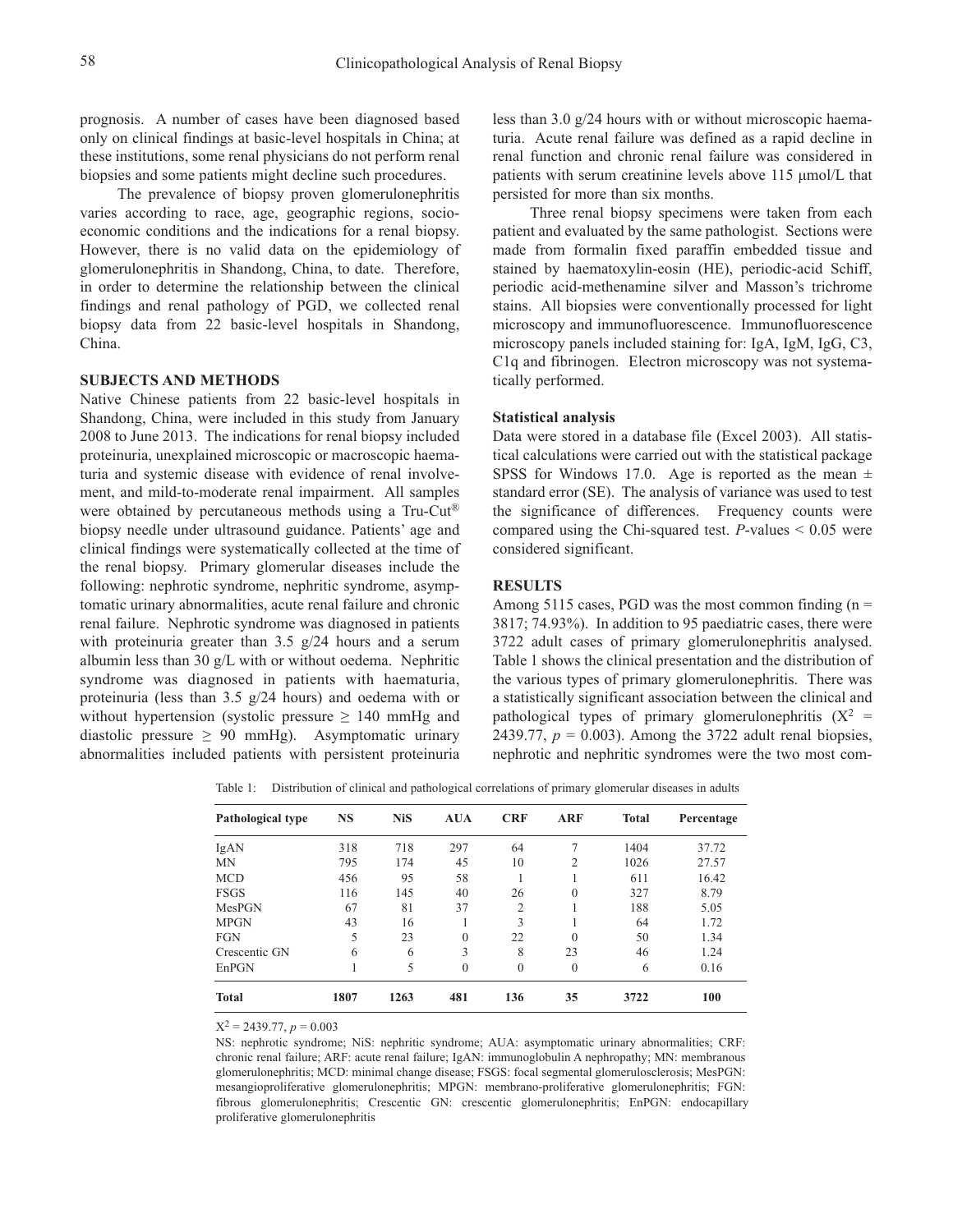mon indications for renal biopsies, accounting for 48.55% and 33.93% of all cases, respectively, followed by asymptomatic urinary abnormalities (12.92%), chronic renal failure (3.65%) and acute renal failure (0.94%). The most common histopathological diagnosis for PGD was immunoglobulin A (IgA) nephropathy ( $n = 1404$ ; 37.72%), followed by membranous glomerulonephritis [MN] (n = 1026; 27.57%), minimal change disease [MCD] ( $n = 611$ ; 16.42%), focal segmental glomerulosclerosis [FSGS] (n = 327; 8.79%), and mesangioproliferative glomerulonephritis [Non IgA] ( $n =$ 188; 5.05%). Diagnoses of membranoproliferative glomerulonephritis (MPGN), fibrous glomerulonephritis, crescentic glomerulonephritis and endocapillary proliferative glomerulonephritis (EnPGN) accounted for less than 5% cases.

The most common cause of nephrotic syndrome was MN (n = 795; 44%), followed by MCD (n = 456, 25.24%) and IgA nephropathy ( $n = 318$ , 17.60%). Immunoglobulin A nephropathy was the leading cause of nephritic syndrome, asymptomatic urinary abnormalities and chronic renal failure, accounting for 56.85% (n = 718), 61.75% (n = 297) and 47.06% ( $n = 64$ ), respectively. The most common cause of acute renal failure was crescentic glomerulonephritis ( $n =$ 23; 65.71%).

Table 2 shows the age distribution of the histopathological lesions. There was a statistically significant association between the nine pathological types ( $F = 21.03$ ,  $p =$ 0.001). At the time of the renal biopsies, the mean age of the patients with PGD was 38.50 years (SD 14.159) with a range of 14 to 84 years. Patients with MPGN were the oldest (mean age 46.13 years), followed by those with crescentic glomerulonephritis (mean age 44.59 years) and MN (mean age 42.82 years). The patients with MCD were the youngest (mean age 34.07 years). Table 3 shows a statistically significant association between the four age groups ( $X^2$  =

Table 2: Age distribution of primary glomerular diseases in adults

| Pathological  |      |       | Age (years) |     |     |  |
|---------------|------|-------|-------------|-----|-----|--|
| type          | Case | Mean  | <b>SD</b>   | Min | Max |  |
| IgAN          | 1404 | 36.95 | 12.464      | 14  | 77  |  |
| <b>MN</b>     | 1026 | 42.82 | 15.276      | 14  | 84  |  |
| <b>MCD</b>    | 611  | 34.07 | 14.393      | 14  | 82  |  |
| <b>FSGS</b>   | 327  | 37.97 | 12.565      | 16  | 76  |  |
| MesPGN        | 188  | 38.05 | 13.362      | 14  | 72  |  |
| <b>MPGN</b>   | 64   | 46.13 | 16.810      | 15  | 78  |  |
| <b>FGN</b>    | 50   | 38.20 | 14.216      | 16  | 81  |  |
| Crescentic GN | 46   | 44.59 | 16.094      | 18  | 74  |  |
| EnPGN         | 6    | 36.50 | 21.980      | 16  | 64  |  |
| <b>Total</b>  | 3722 | 38.50 | 14.159      | 14  | 84  |  |

 $F = 21.03, p = 0.001$ 

IgAN: immunoglobulin A nephropathy; MN: membranous glomerulonephritis; MCD: minimal change disease; FSGS: focal segmental glomerulosclerosis; MesPGN: mesangioproliferative glomerulonephritis; MPGN: membranoproliferative glomerulonephritis; FGN: fibrous glomerulonephritis; Crescentic GN: crescentic glomerulonephritis; EnPGN: endocapillary proliferative glomerulonephritis.

403.85, *p* = 0.003). There were 191, 1848, 1353 and 330 patients with PGD in the 14–18-year (teenagers), 19–39-year (youths), 40–59-year (middle-aged people) and the  $\geq 60$ -year (older age) age groups, respectively. Patients 19–59 years of age accounted for 86% of the cases (3201/3722). In the 14– 18-year old group, a high incidence of IgA nephropathy was identified (35.60%, 68/191), followed by MCD (28.80%, 55/191), MN (20.42%, 39/191) and MesPGN (6.8%, 13/191), with a much lower incidence of the other PGD cases. In the 19–39-year old group, there was a larger proportion of IgA nephropathy (42.32%, 782/1848), MN (20.35%, 376/1848), MCD (18.61%, 344/1848) and FSGS (10.01%, 185/1848). In the 40–59-year-old group, IgA nephropathy accounted for 35.77% (484/1353), MN for

|  | Table 3: Distribution of primary glomerular diseases according to age group |
|--|-----------------------------------------------------------------------------|
|--|-----------------------------------------------------------------------------|

| Pathological  |                |                | Age group    |                |              |
|---------------|----------------|----------------|--------------|----------------|--------------|
| type          | $14 - 18$      | $19 - 39$      | $40 - 59$    | $\geq 60$      | <b>Total</b> |
|               | years          | years          | years        | years          |              |
| IgAN          | 68             | 782            | 484          | 70             | 1404         |
| <b>MN</b>     | 39             | 376            | 451          | 160            | 1026         |
| <b>MCD</b>    | 55             | 344            | 178          | 34             | 611          |
| <b>FSGS</b>   | 7              | 185            | 113          | 22             | 327          |
| MesPGN        | 13             | 94             | 65           | 16             | 188          |
| <b>MPGN</b>   | 4              | 20             | 26           | 14             | 64           |
| <b>FGN</b>    | $\overline{c}$ | 28             | 16           | 4              | 50           |
| Crescentic GN |                | 17             | 20           | 8              | 46           |
| EnPGN         | $\overline{2}$ | $\overline{2}$ | $\Omega$     | $\overline{2}$ | 6            |
| Total $(\% )$ | 191(5.13)      | 1848 (49.65)   | 1353 (36.35) | 330 (8.87)     | 3722 (100)   |

 $X^2 = 403.85, p = 0.003$ 

IgAN: immunoglobulin A nephropathy; MN: membranous glomerulonephritis; MCD: minimal change disease; FSGS: focal segmental glomerulosclerosis; MesPGN: mesangioproliferative glomerulonephritis; MPGN: membranoproliferative glomerulonephritis; FGN: fibrous glomerulonephritis; Crescentic GN: crescentic glomerulonephritis; EnPGN: endocapillary proliferative glomerulonephritis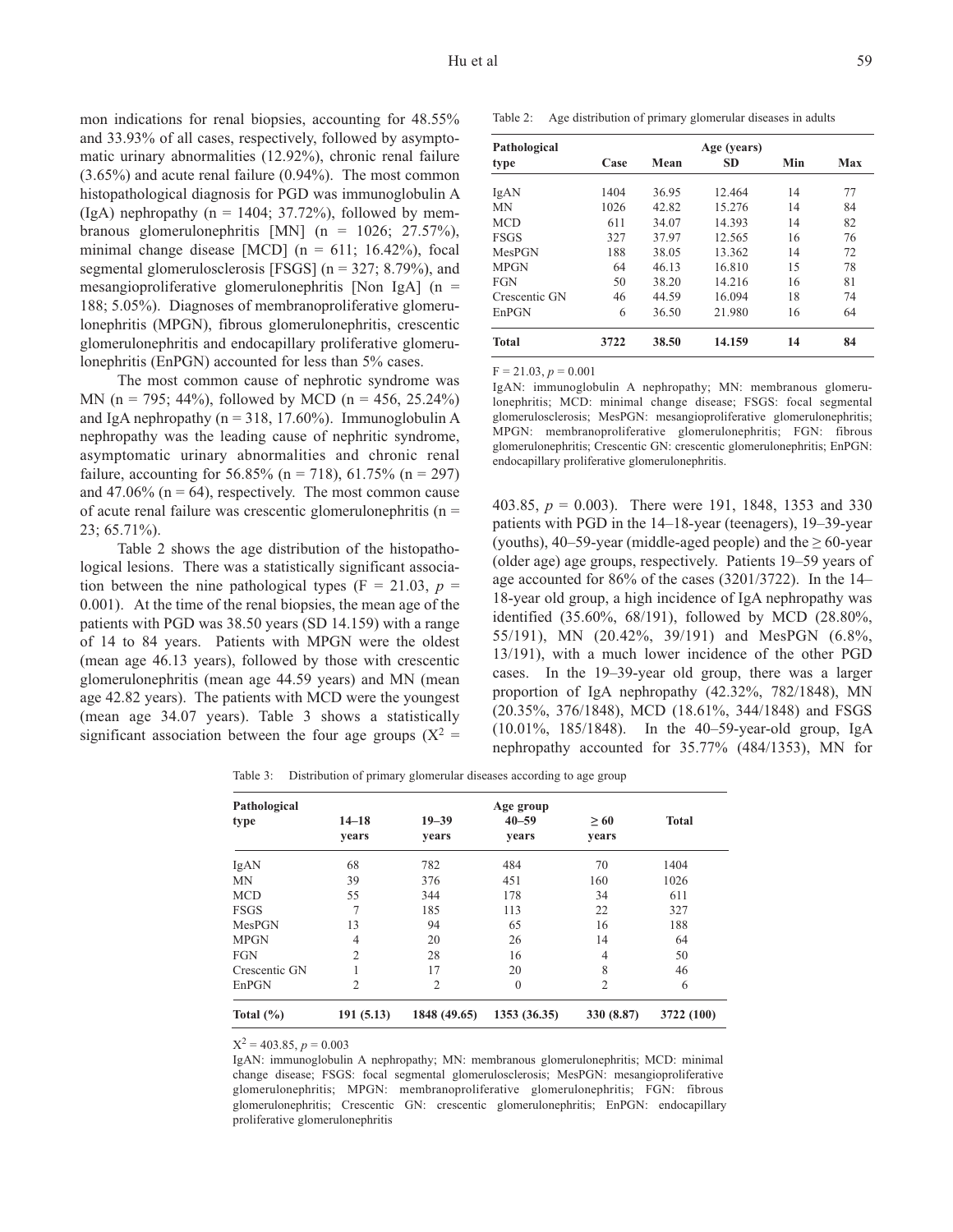33.33% (451/1353), MCD for 13.16% (178/1353), FSGS for 8.35% (113/1353) and MesPGN for 4.80% (65/1353) of the PGD cases. Finally, in the  $\geq 60$ -year old group, MN was the most common form of PGD in 48.48% of the patients (160/330), followed by IgA nephropathy in 21.21% (70/330) and MCD 10.30% (34/330); there were smaller proportions of the other types.

Table 4 shows the annual distribution of the various types of primary glomerulonephritis. There was a statistically significant association among the analysed data for six years [2008–2012 and first half of 2013] ( $X^2 = 637.85$ ,  $p = 0.001$ ). The Figure shows the annual percentage change among the pathological types as well as the trend for the changes observed among the nine types over six years. Membranous glomerulonephritis showed a significant percentage increase over six years, IgA nephropathy dramatically increased during the period of study, MCD did not show significant variation, MesPGN dramatically decreased from 2008 to

Table 4: Annual distribution of primary glomerular diseases in adults

| Pathological<br>type | 2008           | 2009           | 2010           | 2011           | 2012           | 2013           | <b>Total</b>  |
|----------------------|----------------|----------------|----------------|----------------|----------------|----------------|---------------|
| IgAN                 | 207            | 321            | 194            | 234            | 305            | 143            | 1404          |
| <b>MN</b>            | 70             | 247            | 177            | 170            | 218            | 144            | 1026          |
| <b>MCD</b>           | 112            | 137            | 114            | 77             | 117            | 54             | 611           |
| <b>FSGS</b>          | 63             | 139            | 49             | 24             | 39             | 13             | 327           |
| MesPGN               | 126            | 49             | 8              | $\overline{4}$ | $\theta$       |                | 188           |
| <b>MPGN</b>          | 20             | 17             | 9              | 5              | 11             | $\overline{2}$ | 64            |
| <b>FGN</b>           | 18             | 19             | 8              | 3              | 1              |                | 50            |
| Crescentic GN        | 18             | 16             | 5              | $\theta$       | 6              |                | 46            |
| EnPGN                | $\mathbf{0}$   | $\overline{c}$ | $\overline{2}$ | $\theta$       |                |                | 6             |
| Total $(\% )$        | 634<br>(17.03) | 947<br>(25.44) | 566<br>(15.21) | 517<br>(13.89) | 698<br>(18.75) | 360<br>(9.67)  | 3722<br>(100) |

 $X^2 = 637.85, p = 0.001$ 

IgAN: immunoglobulin A nephropathy; MN: membranous glomerulonephritis; MCD: minimal change disease; FSGS: focal segmental glomerulosclerosis; MesPGN: mesangioproliferative glomerulonephritis; MPGN: membranoproliferative glomerulonephritis; FGN: fibrous glomerulonephritis; Crescentic GN: crescentic glomerulonephritis; EnPGN: endocapillary proliferative glomerulonephritis



Figure: Annual percentage of primary glomerular diseases in adults. IgAN: immunoglobulin A nephropathy; MN: membranous glomerulonephritis; MCD: minimal change disease; FSGS: focal segmental glomerulosclerosis; MesPGN: mesangioproliferative glomerulonephritis; MPGN: membranoproliferative glomerulonephritis; FGN: fibrous glomerulonephritis; Crescentic GN: crescentic glomerulonephritis; EnPGN: endocapillary proliferative glomerulonephritis

2013, while there was a slight decrease in FSGS. There was no significant variation in the other types.

#### **DISCUSSION**

A renal biopsy registry has not yet been established in China. The current study included hospitals such as Jinling Hospital of Nanjing Medical University (3), Peking University First Hospital (6) and the First Clinical Medical College at Harbin Medical University (7). Renal biopsy has been performed on a large scale in the basic-level hospitals of Shandong province since 2006; however, a centralized collection of clinical data, and follow-up of patients after renal biopsy, has not been developed. There has been no single study with a large sample size to demonstrate statistical conclusions in Shandong province. It is well known that a review of renal biopsy data might provide insights into the spectrum of clinically significant renal disease in a given community. Because the diagnosis of secondary glomerular disease mainly depends on clinical as well as renal biopsy pathology examination, data from these evaluations are very meaningful to the diagnosis of primary glomerular nephritis. This study reports on the results of 3722 renal biopsies collected from adults over a period of six years and analysed retrospectively.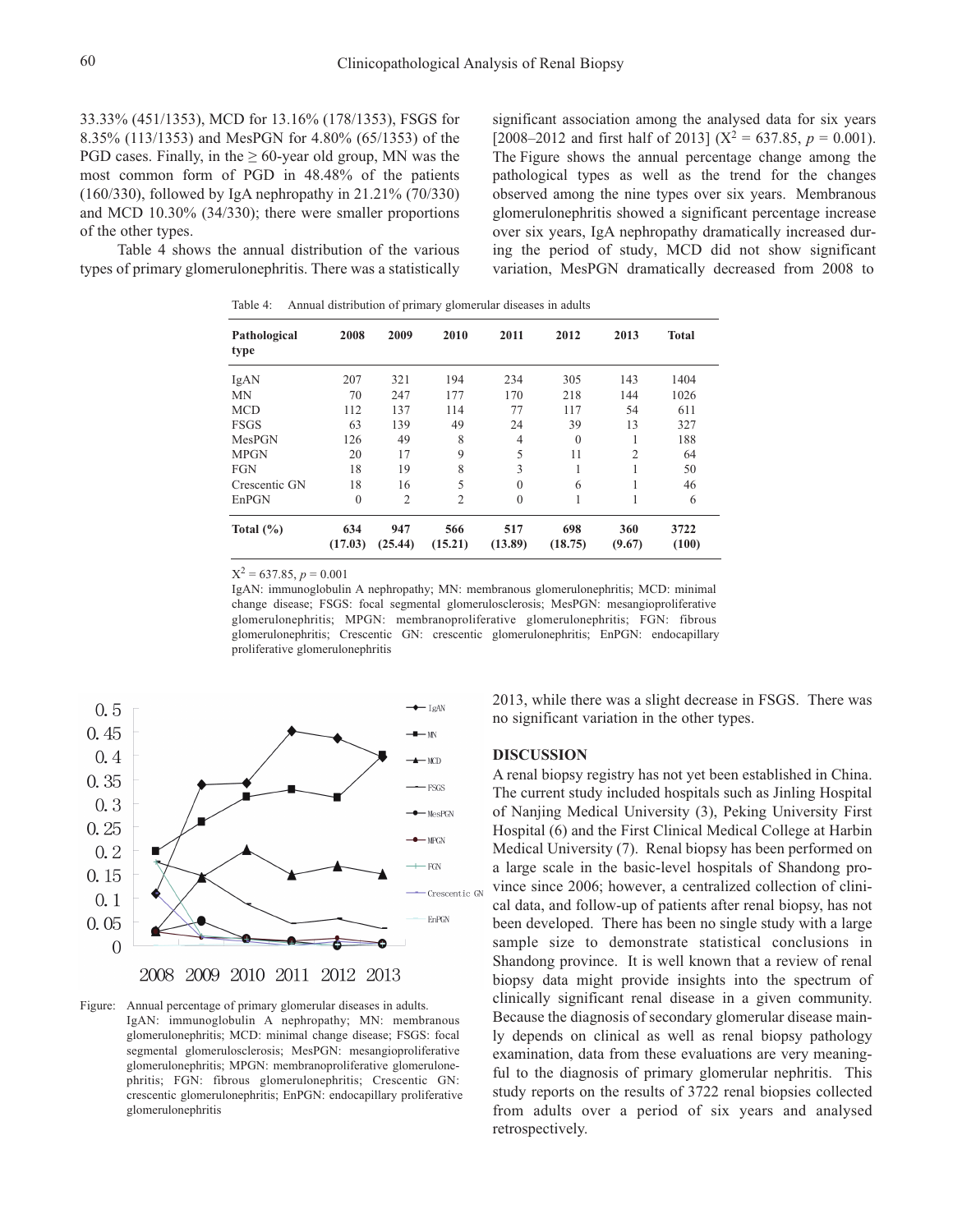Among the primary glomerular diseases, the various conditions differ in incidence among different studies. This survey showed that IgA nephropathy was the most common cause of PGD (37.72%). The high incidence of IgA nephropathy was in accordance with previously published studies from east Asia (8–11), Hungary (12) and western Europe (13). This is in contrast to the results of studies performed in southwestern Asia and northern Africa that have reported a high incidence of FSGS (14–16); a high prevalence of MCD has also been reported from southeastern Asia (17, 18). The criteria used for selecting patients for renal biopsy, as well as geographic and ethnic factors, may account for these variations. Racial differences may explain geographic differences in the frequency of IgA nephropathy; east Asians may be more susceptible to this disease.

The results of this study show that the mean age of patients with IgA nephropathy was 36.95 years, 1.55 years less than the mean age of 38.50 years for the total group. It is well known that IgA nephropathy is more frequent in younger patients and most commonly presents with asymptomatic abnormalities in the urine with normal renal function. On the other hand, a minority of patients have presented with clinical/histological evidence of rapidly progressive glomerulonephritis (19) with rapid progression to ESRD. Therefore, the clinical presentation and prognosis for patients with IgA nephropathy is highly variable  $(20, 21)$ , which suggests that it may encompass multiple subsets of disease that are not distinguishable by the clinical tools currently available. In other words, immunoglobulin A is not likely pathogenic, but is an important factor. Further studies are needed to improve understanding of the pathophysiology of this disease as well as the precipitating factors; such improvements will likely result in better treatment and improved health status among people living in China.

The primary indication for a renal biopsy in the group studied here was nephrotic syndrome (48.55%). Two possible explanations for this are severe oedema which alerted patients to seek help, and that most patients with nephrotic syndrome had no contraindications to a renal biopsy. Membranous glomerulonephritis was the leading cause of nephrotic syndrome in adults; it was present in 44% of the study patients. Similar observations were reported from Beijing (22) and Spain (23). One possible reason is that children were excluded from the data analysis; the pathology in children was mostly MCD.

The results of this study showed that the young (19–39 years) and middle-aged (40–59 years) patients accounted for most of the cases of PGD (86%) that underwent renal biopsy; older men and teenagers were less likely to have this procedure, as determined by the incidence of PGD and their tolerance for a renal biopsy. Immunoglobulin A nephropathy was the most common pathological type in teenagers, the young and the middle-aged, while MN was more common in older men. According to the data on mean age, as noted in Table 2, crescentic glomerulonephritis was the pathological type associated with the oldest age group, MN came next and MCD was the most common pathological type in the youngest age group. These findings are consistent with a prior study from northeastern China (7). It is well known that patients with crescentic glomerulonephritis and MN are difficult to cure and their prognosis is poor; however, for MCD, the prognosis is good. These findings suggest that an older age of onset is associated with a poorer prognosis.

An important finding of this study, of data collected over six years, was that MN had a significant percentage increase and MesPGN significantly decreased. The same trend has also been observed in Korea (8), Singapore (9), Brazil (24) and Estonia (25). Primary glomerulonephritis was divided into inflammatory glomerulopathies and non-inflammatory glomerulopathies, the former included MesPGN, IgA nephropathy and MPGN, and the latter included MN, MCD and FSGS. The decreased prevalence of inflammatory glomerulopathies is probably associated with better control of chronic persistent viral and bacterial infections. Noninflammatory glomerulopathies that increased in frequency might be explained by the improvement of living standards and an increase in the average lifespan. This trend has been reported in studies over a long period of time (10–30 years). Whether the changes observed in this study are related to environmental factors or the frequency of infections remains unknown. However, the availability of electron microscopy and technical improvements for diagnosis likely played a major role.

There are several limitations to this study. Firstly, the diagnosis in certain cases, such as in MCD and FSGS, could not be diagnosed with certainty without an electron microscope. Secondly, not all patients with glomerular disease were biopsied so the true prevalence of primary glomerular disease was underestimated. Thirdly, the time span of six years used in this study is relatively short.

In summary, the pattern identified in the data from patients analysed in this study tended to reflect less severe glomerular lesions, mainly due to the criteria used for selection of patients to undergo renal biopsy. To obtain more precise epidemiological data, it will be necessary to establish a National Renal Biopsy Registry with a unified biopsy policy and standardized collection of clinical data as well as follow-up of patients after renal biopsies.

## **ACKNOWLEDGEMENTS**

The authors would like to thank Mrs Jun-Hui Zhen for the pathological diagnoses and Mr Cong Cheng for the statistical data.

#### **REFERENCES**

1. Di AE, Chowdhury R, Sarwar N, Aspelund T, Danesh J, Gudnason V. Chronic kidney disease and risk of major cardiovascular disease and non-vascular mortality: prospective population based cohort study. BMJ 2010; **341:** c4986.